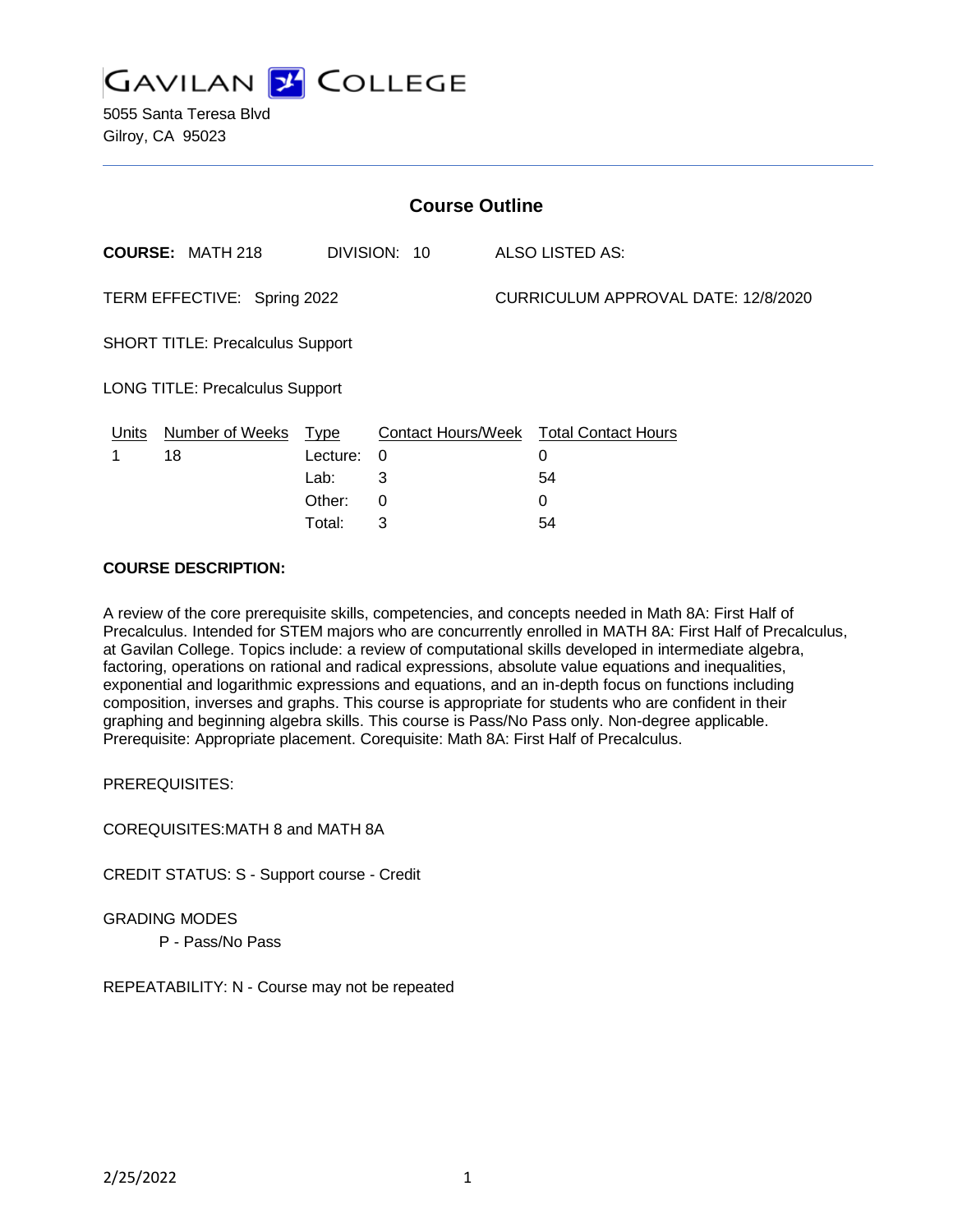SCHEDULE TYPES:

- 04 Laboratory/Studio/Activity
- 047 Laboratory LEH 0.7
- 05 Hybrid
- 71 Dist. Ed Internet Simultaneous
- 73 Dist. Ed Internet Delayed LAB
- 737 Dist. Ed Internet LAB-LEH 0.7

# **STUDENT LEARNING OUTCOMES:**

1. Simplify expressions. Measure of assessment: Homework, Quiz, Exam Year assessed, or planned year of assessment: 2019 Semester: Spring

2. Solve equations and inequalities. Measure of assessment: Homework, Quiz, Exam. Year assessed, or planned year of assessment: 2019 Semester: Spring

3. Solve systems of two equations. Measure of assessment: Homework, Quiz, Exam. Year assessed, or planned year of assessment: 2019 Semester: Spring

4, Graph a function and identify its defining elements (including domain and range). Measure of assessment: Homework, Quiz, Exam. Year assessed, or planned year of assessment: 2019

## **CONTENT, STUDENT PERFORMANCE OBJECTIVES, OUT-OF-CLASS ASSIGNMENTS**

Curriculum Approval Date: 12/8/2020 DE MODIFICATION ONLY

A just-in-time approach to:

LAB HOURS 6:

Graphing of linear and quadratic functions and finding equations of linear and quadratic functions

Performance Objectives: Students will find intercepts and slope and use this to graph linear equations. They will determine the intercepts, vertex, and axis of symmetry to graph quadratic equations. They will determine the max/min of a quadratic function. Students will use numeric and algebraic methods to find the equations of linear and quadratic functions.

Out-of-Class Assignments: Students will complete homework assignments which require them to explain, apply and explore concepts taught in class.

LAB HOURS 6:

Simplifying algebraic expressions

Performance Objectives: Students will be able to simplify expressions by performing operations on polynomials, rational expressions, and radical expressions, and applying properties of exponents and logarithms.

Out-of-Class Assignments: Students will complete homework assignments which require them to explain, apply and explore concepts taught in class.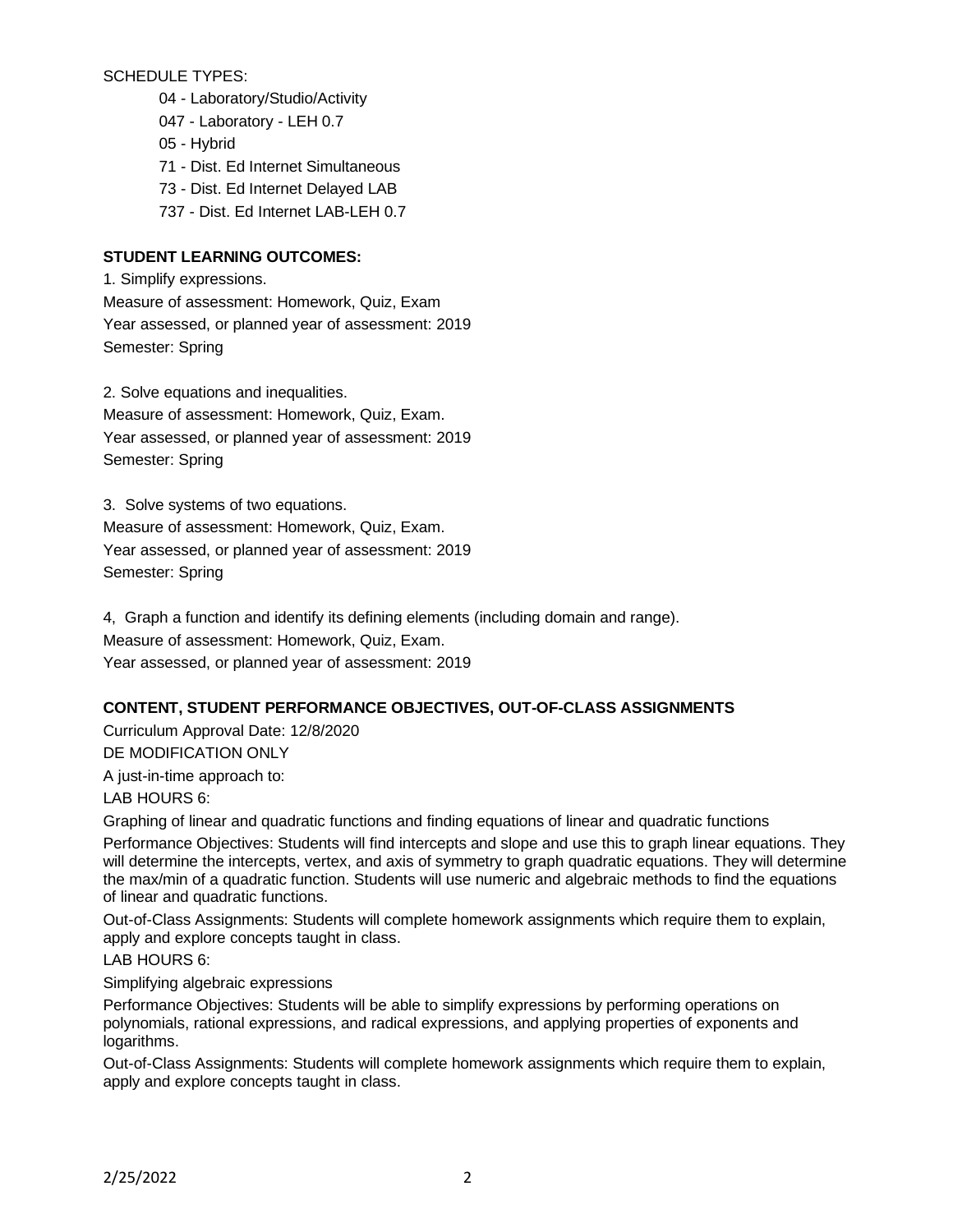## LAB HOURS: 8

Using graphic, numeric and analytic methods to solve linear, quadratic, and rational equations

Performance Objectives: Students will be able to solve each of the following and express the solution in the appropriate form: absolute value equations and inequalities, quadratic equations (by factoring, by completing the square, using the quadratic formula), and rational equations.

Out-of-Class Assignments: Students will complete homework assignments which require them to explain, apply and explore concepts taught in class.

### LAB HOURS 6:

Fundamental operations with exponents and radicals and solving equations with exponents and radicals

Performance Objectives: Students will apply the rules of exponents to simplify exponential expressions. They will solve equations involving exponential expressions and radicals and express the solution in the appropriate form.

Out-of-Class Assignments: Students will complete homework assignments which require them to explain, apply and explore concepts taught in class.

#### LAB HOURS 8:

Solving application problems

Performance Objectives: Students will solve and interpret the solutions of application problems involving distance/rate/time. They will use geometric properties (perimeter, area, surface area, volume) and given constraints to relate unknown quantities.

Out-of-Class Assignments: Students will complete homework assignments which require them to explain, apply and explore concepts taught in class.

#### LAB HOURS 4:

Linear systems of equations

Performance Objectives: Students will solve systems of two equations and two unknowns using substitution and elimination methods.

Out-of-Class Assignments: Students will complete homework assignments which require them to explain, apply and explore concepts taught in class.

LAB HOURS 8:

Exponential and logarithmic functions, their graphs, their inverse relationship and applications

Performance Objectives: Students will be able to apply properties of exponents and logarithms to solve exponential and logarithmic equations. They will graph exponential and logarithmic functions and use their inverse relationship to obtain the graph of the inverse.

Out-of-Class Assignments: Students will complete homework assignments which require them to explain, apply and explore concepts taught in class.

## LAB HOURS 8:

Function notation, operations with functions, and graphs of functions

Performance Objectives: Students will simplify functions given a sum, difference, product, quotient, and composition of two functions. Students will analyze a graph in order to determine whether the graph represents a function or is a 1-to-1 function, evaluate the function, determine the domain and range of a function, determine the max or min of a function, determine symmetry. Students will find the domain and range of the following: rational functions, polynomial functions, and functions involving radicals.

Out-of-Class Assignments: Students will complete homework assignments which require them to explain, apply and explore concepts taught in class.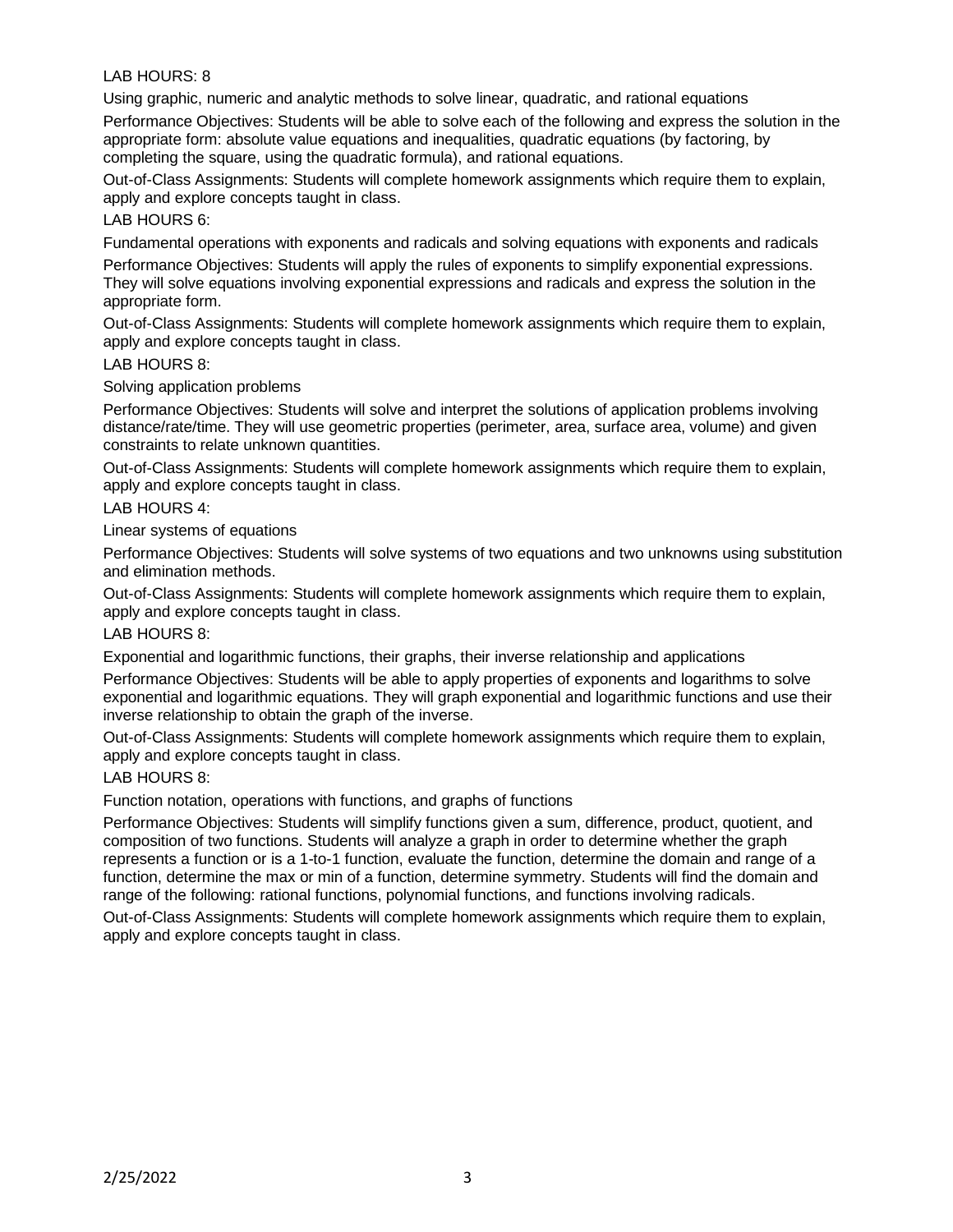# **METHODS OF INSTRUCTION:**

Lecture, Group work, Discussion

## **OUT OF CLASS ASSIGNMENTS:**

Assignment Description: Lab class does not require out-of-class assignments.

### **METHODS OF EVALUATION:**

Other methods of evaluation

Percent of total grade: 100.00 %

Demonstrated performance in the Math 8A corequisite course. Students will have demonstrated proficiency in simplifying expressions, solving equations, inequalities and systems of equations, and working with functions and graphs. A Pass will be assigned for a grade of 'C' or above in the Math 8A corequisite course. A grade of NP will be assigned for a grade below 'C' in the Math 8A corequisite course.

## **REPRESENTATIVE TEXTBOOKS:**

Required Representative Textbooks Sullivan & Sullivan. Precalculus: Concepts Through Functions, A Unit Circle Approach to Trigonometry. Pearson,2014. ISBN: ISBN-10: 0321931041 ISBN-13: 978-0321931047 Reading Level of Text, Grade: 12 Verified by: Jennifer Nari

## **Recommended Representative Textbooks**

Angel & Runde. Intermediate Algebra for College Students. Pearson,2014. ISBN: ISBN-13: 978-0321927354 ISBN-10: 0321927354 Reading Level of Text, Grade: 12 Verified by: Jennifer Nari